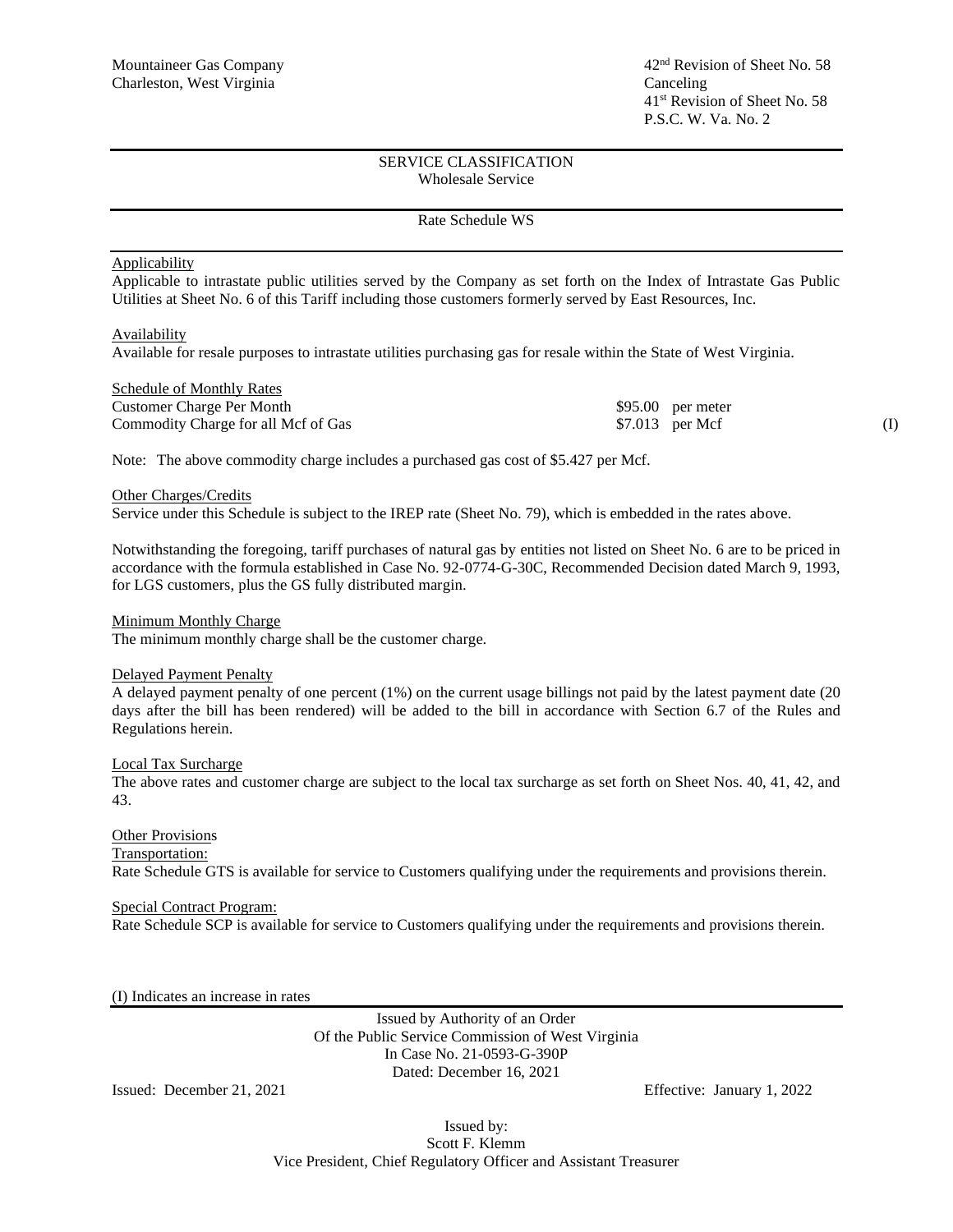5<sup>th</sup> Revision of Sheet No. 58A 4 th Revision Sheet No. 58A P.S.C. W. Va. No. 2

# SERVICE CLASSIFICATION Wholesale Service

Rate Schedule WS

Moved to Sheet No. 58 (M)

(M) Denotes Moved

Issued by Authority of Order Of the Public Service Commission of West Virginia In Case No. 12-1083-G-30C dated October 12, 2012 and In Case No. 11-1627-G42T dated October 31, 2012

Issued: November 8, 2012 Effective: November 1, 2012

Issued by: Tom M. Taylor President